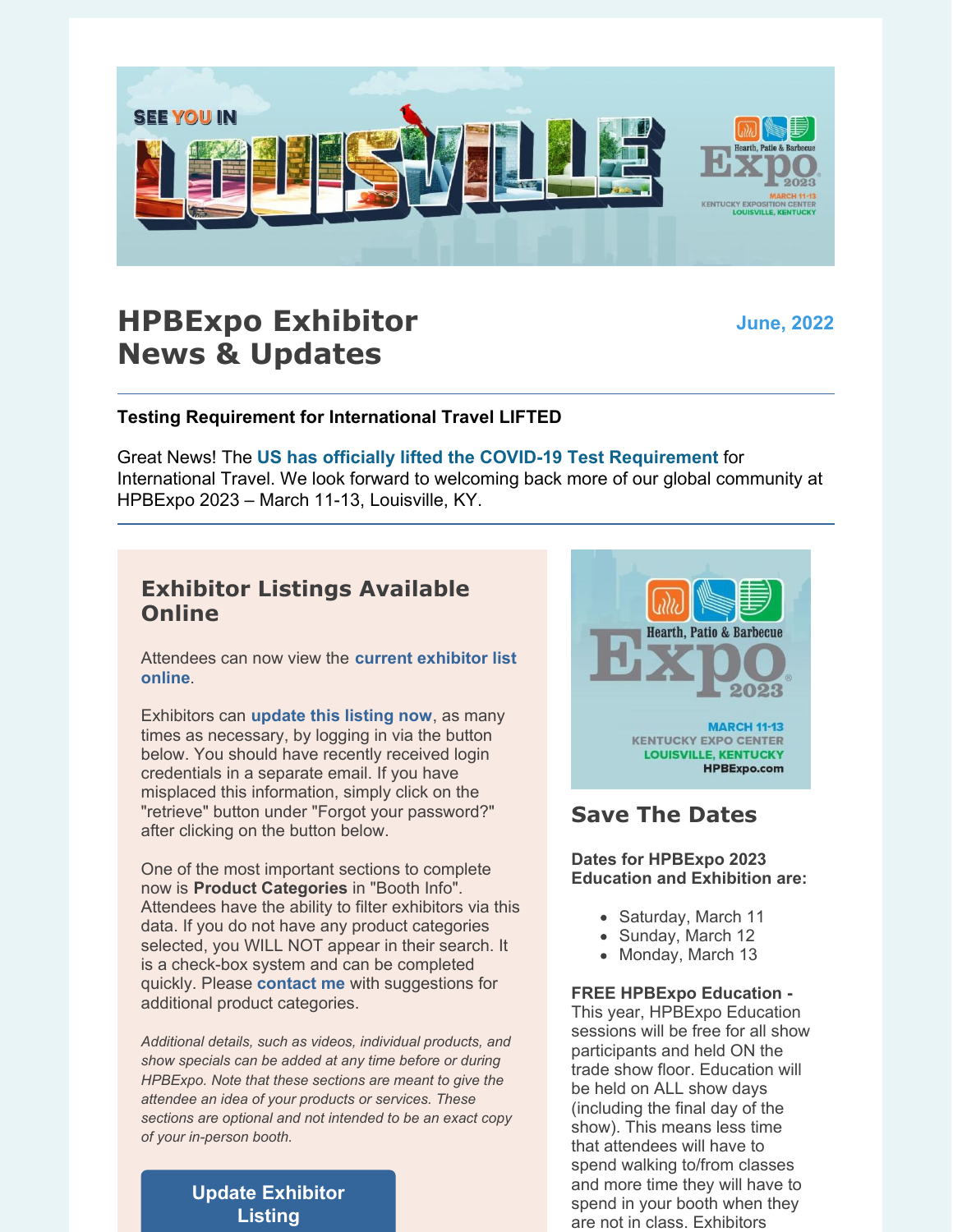## **HPBExpo Registration & Hotel Reservations**

#### **Attendee and Exhibitor Badge Registration will open online on September 1 this year.**

Please be advised that signing up for a booth does not automatically register your staff for badges, you must do this separately. All exhibitors will have two complimentary registrations available per 100 sq. ft. of booth space. **HPBA member** exhibitors will have an additional allotment (**click here for member badge allotment [information](https://www.hpba.org/Manufacturers)**).

Additional member or non-member exhibitor badges over the complimentary allotment can be purchased for either \$50 (member) or \$75 (nonmember).

#### **Hotel reservations are available now!**

**[Book](https://compass.onpeak.com/e/42HPBA2023HIR) your room** with our official housing partner, onPeak, and receive additional Priority Points for booking 2024 exhibit space! Exhibitors will be awarded five points for booking in the official housing block, and an additional 10 points if 50+ room nights are booked.

10 downtown hotels are available in the housing block, providing easy access to everything Louisville has to offer after hours. Shuttle service will be provided on show days for the five-to-sixmile distance to the Kentucky Exposition Center. One walkable hotel, the Crowne Plaza, is available without shuttle service.

#### **HPBExpo Headquarter Hotel - Omni Louisville**

Omni Louisville Hotel, open since 2018, is located steps away from 4th Street Live and Whiskey Row. The hotel is a food and beverage epicenter featuring the renowned Bob's Steak & Chop House and Neighborhood Services along with Falls City Market, an urban food market offering grocery staples and hawker food stations. The hotel houses Pin + Proof, a speakeasy with four professional bowling lanes; a Mokara signature spa; a local art gallery; The Water Company, a rooftop pool deck and bar; and Lewis + Louis, a bourbon retail store.

Click below to review the full list of hotels in the official housing block, and make your reservations today.

should expect that Monday will not be a typical "Last Day" of the show - since attendees will be sticking around for additional sessions scheduled for the last show day (Monday), or planning to meet with you if their schedules were tight on Saturday/Sunday.

**FREE** Education for is just another reason for MORE retailers to register, attend, and become your customer!

#### **Exhibitor Move-in will be:**

Wednesday, March 8 Thursday, March 9 Friday, March 10

#### **Exhibitor Move-out\* will be:**

Monday, March 13 (after 3pm) Tuesday, March 14 Wednesday, March 15

*\*Due to the day-pattern change for 2023, there are no weekend days for move-in OR move-out. This means no weekend overtime charges!*

## **HPBA Podcast**

Get HPBA news by listening while you work! HPBA HotCast, available on Apple Podcast and Spotify.



New episode on HPBExpo coming in July. Listen and Subscribe today.

**[Listen](https://podcasts.apple.com/us/podcast/hpba-hotcast/id1616554898) Now**

# **Exhibit Like an Expert**

Start planning now for a successful event. Developed for those that are new to exhibiting, *Exhibit Like an Expert* is loaded with insider tips, just for you.

### **Book [Hotels](https://compass.onpeak.com/e/42HPBA2023HIR/0) Now**

**[Exhibit](https://files.constantcontact.com/ae878cba201/86ccf0d8-1e37-4b11-a5ca-58f6ab214c03.pdf) Like an Expert**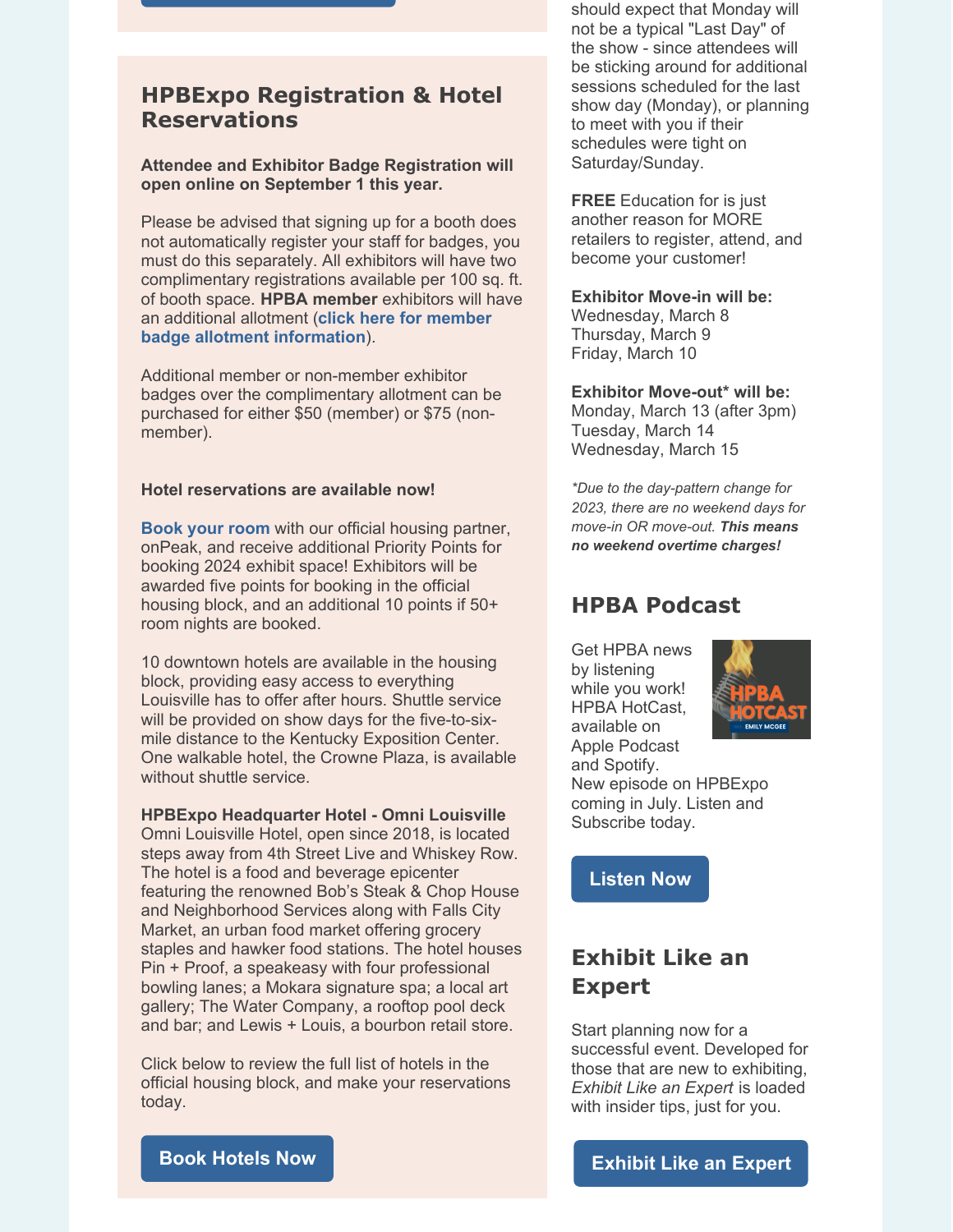# EXHIBITOR MARKETING TOOLKIT



You've already taken the first step towards success by participating in HPBExpo — now make the most out of it by promoting your presence in advance. Generate leads, expand selling opportunities and drive traffic to your booth with the Exhibitor Marketing Toolkit.

**Access [Marketing](https://www.hpbexpo.com/exhibit/exhibitor-resources/marketing-toolkit/) Toolkit**

### *A Friendly Reminder....*

Companies that signed up to exhibit during Priority Booth Selection with a 20% deposit have a 30% payment due by June 30.

The final 50% payment is due for all exhibitors by November 1.

# **WARNING - BEWARE OF SCAM EMAILS**



## **[Investigating](https://www.tsnn.com/blog/investigation-fake-list-vendors) Fake List Vendors**

# Beware of Emails from Third-Party Vendors

Have you received numerous emails from a company or individual promising all the contact details for everyone attending HPBExpo? Chances are, you have or you will. And, chances are very good that they are bogus offers.

HPBExpo does not sell its attendee list, so the lists these vendors are offering are not ours. And sometimes, there is no list as all - it is just a scammer attempting to get your credit card information.

Unfortunately, this is an issue through the tradeshow community. The most important thing we can do is education YOU - so that you don't fall victim to these offers.

## **Watch for Red Flags such as:**

- Email is from a first name only and address contains an unknown domain name
- Email is from someone you don't recognize as HPBA staff
- Email does not contain company information below sender's closure (no "signature block")

You can forward these emails **HPBA Show [Management](mailto:amyjackson@hpba.org) staff**. We can verify or deny the validity of the offer and reply to the sender with a cease-and-desist letter. Unfortunately, these individuals tend to reinvent themselves shortly

## **WHAT OFFERS ARE LEGIT?**

You may receive other third-party offers, from everything from hotels to booth carpet. While some offers aren't technically "bogus", they can end up costing you extra in added fees for using an unapproved vendor.

Approved vendors for HPBExpo